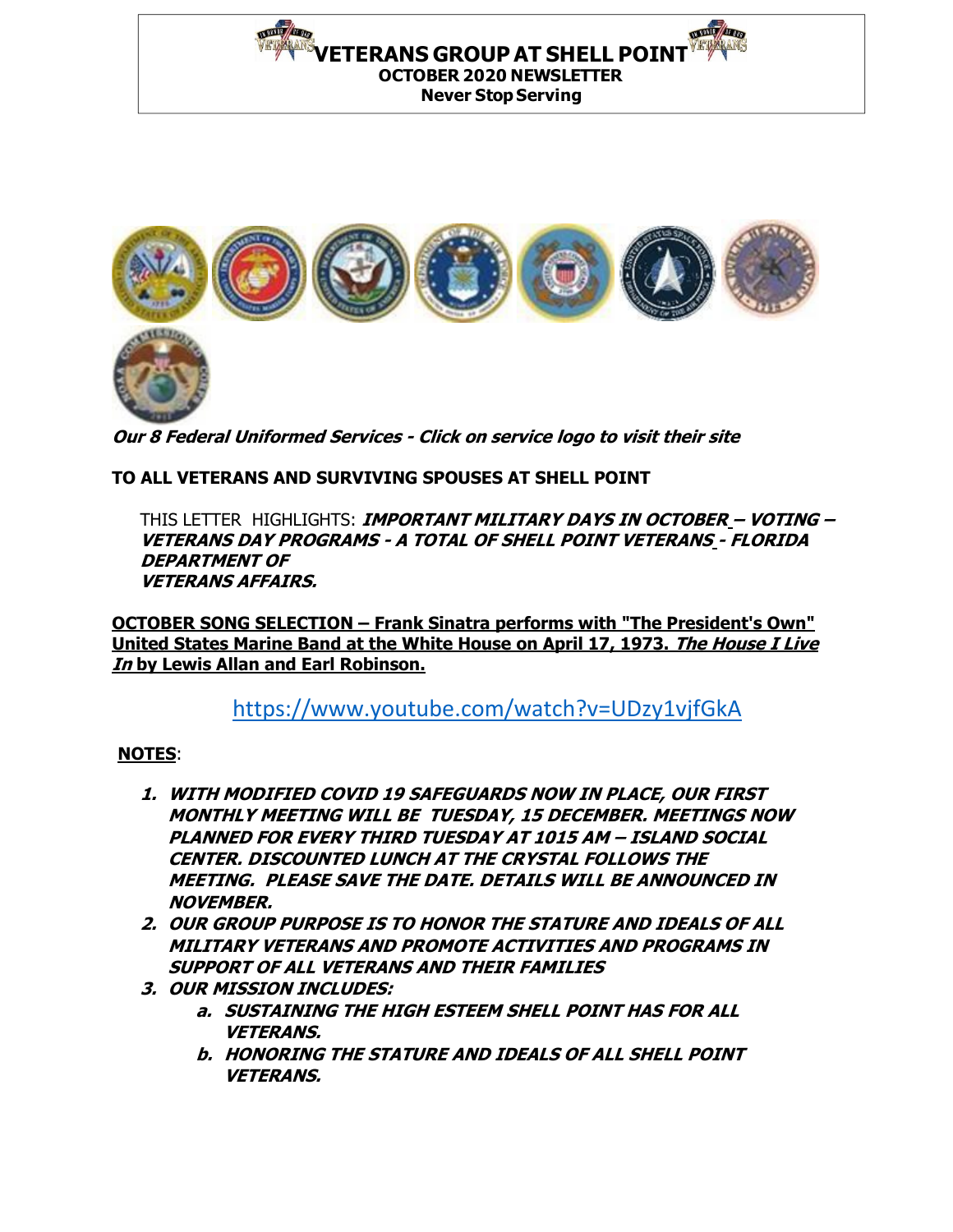- **4. PLEASE HELP RECRUIT ANY VETERANS WHO HAVE NOT YET SENT ME THEIR "INFO SHEET".**
- **5. SEE LOGOS – WE HAVE ADDED SPACE COMMAND, US PUBLIC HEALTH SERVICE AND NOAA.**

# **MILITARY DAYS IN OCTOBER**

| <b>Breast Cancer Awareness Month</b>        | <b>Entire Month</b>                       |  |
|---------------------------------------------|-------------------------------------------|--|
| Ms. Veteran America Pageant                 | October 11, 2020                          |  |
| Columbus Day                                | Second Monday in October                  |  |
| U.S. Navy (USN) Birthday                    | October 13                                |  |
| <b>Military World Games</b>                 | Oct. 18 (begins), October 28 (ends), 2020 |  |
| Day of the Deployed                         | October 26                                |  |
| Navy Day                                    | October 27                                |  |
| Halloween                                   | October 31                                |  |
| <b>VOTING - 3 NOVEMBER GENERAL ELECTION</b> |                                           |  |
| <b>INFORMATION</b><br>https://www.lee.vote/ |                                           |  |
| <b>EARLY VOTING</b>                         | MON 19 - SAT 31 OCT - 10 AM TO 6          |  |
|                                             | <b>PM</b>                                 |  |

## **AMENDMENT 6: Ad Valorem Tax Discount for Spouses of Certain Deceased Veterans Who Had Permanent, Combat-Related Disabilities. A YES Vote will help Spouses.**

## **VETERANS DAY PROGRAMS – 11 November 2020:**

- A brief Veterans Day Program is planned at The Village Church at 11 a.m. on Wednesday, November 11. The program will follow the Academy session being presented by Seth Mendell (Tellidora). Seth's lectures are about the Inter-War Years (1918-1939) and the concluding lecture will take place from 9:30 a.m. to 11 a.m. featuring the Great Armistice. Those who arrive at 10:50 a.m. will be seated for just the Veterans Day portion of the program. Following the presentation, all are invited to enjoy a special Veterans Day lunch special at The Crystal. Veterans will receive a discount for their meal.
- Shell Point TV will have a special Veterans Day program.

## **SHELL POINT VETERANS WITH INFORMATION SHEETS ON FILE (NOT INCLUDING SURVIVING SPOUSES)**

| <b>TOTAL</b> | 170 - PLEASE HELP IDENTIFY ALL SP |
|--------------|-----------------------------------|
|              | <b>VETERANS</b>                   |

**FDVA -FLORIDA DEPARTMENT OF VETERANS AFFAIRS:** If you are a veteran, thank you for your service. If you are the spouse or family member of a veteran, a special thank you for your dedicated support. Call (727) 319-7440.

| https://floridavets.org/resources/va- | <b>Benefits Guide; Florida</b>                          |
|---------------------------------------|---------------------------------------------------------|
| benefits-quide/                       | Military-Friendly Guide;<br><b>Federal Benefits for</b> |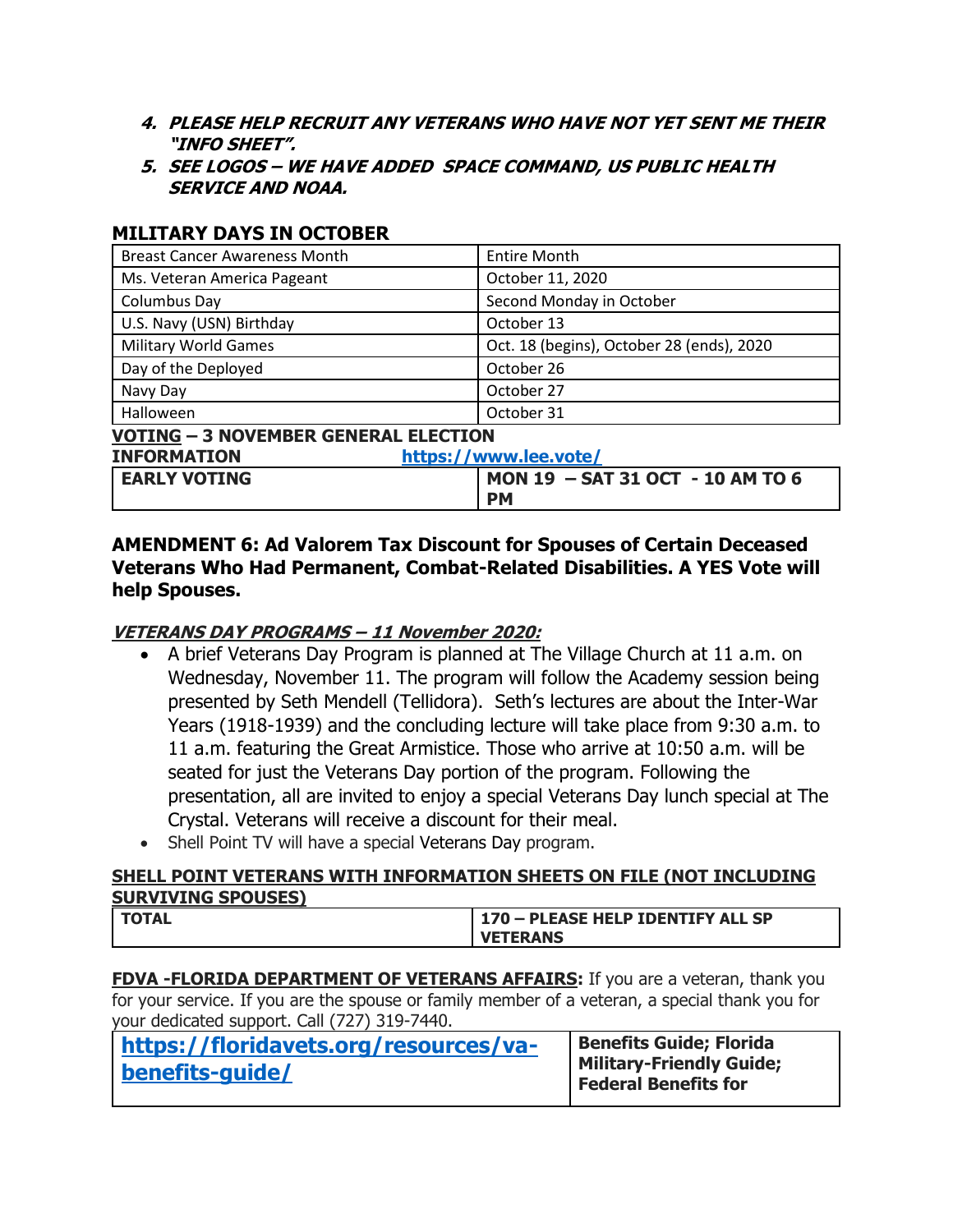|                                                    | <b>Veterans, Dependents; and</b><br><b>Survivors Publication</b> |
|----------------------------------------------------|------------------------------------------------------------------|
| https://www.leegov.com/dhs/Documents/Veterans/VSO- | <b>Lee County Human &amp;</b>                                    |
| <b>Brochure-2020.pdf</b>                           | <b>Veterans Services</b>                                         |

#### **WARTIME PERIODS**

WWII 12-07-41 to 12-31-46 Korea 06-27-50 to 01-31-55 Vietnam 11-01-55 to 05-15-75 Gulf 08-02-90 to Present





**NATIONAL DAY OF THE DEPLOYED:** Every state in the US observs this day honoring all Service Members who have been deployed in Service of our Country. The day also acknowledges the sacrifices that military families make during deployment.

**Remember: That selfless service is at the core of what a hero is. All veterans are heroes, even if they don't call themselves heroes. They served our country and fought for our freedom. Integrity, service, courage, duty, honor, commitment, country and sacrifice are the words associated with Veterans.**

Let us continue to stay safe together here at Shell Point.

#### **Coordinator:**

JIM STAPLETON - US ARMY (RETIRED) 1510 HARBOR COURT, SHELL POINT - FORT MYERS, FL 33908 //4O4 247 0373 [jimstapleton@bellsouth.net](mailto:jimstapleton@bellsouth.net)

Have an Excellent Day Jim Stapleton 1510 Harbor Court Shell Point Fort Myers, FL 33908 404 247 0373